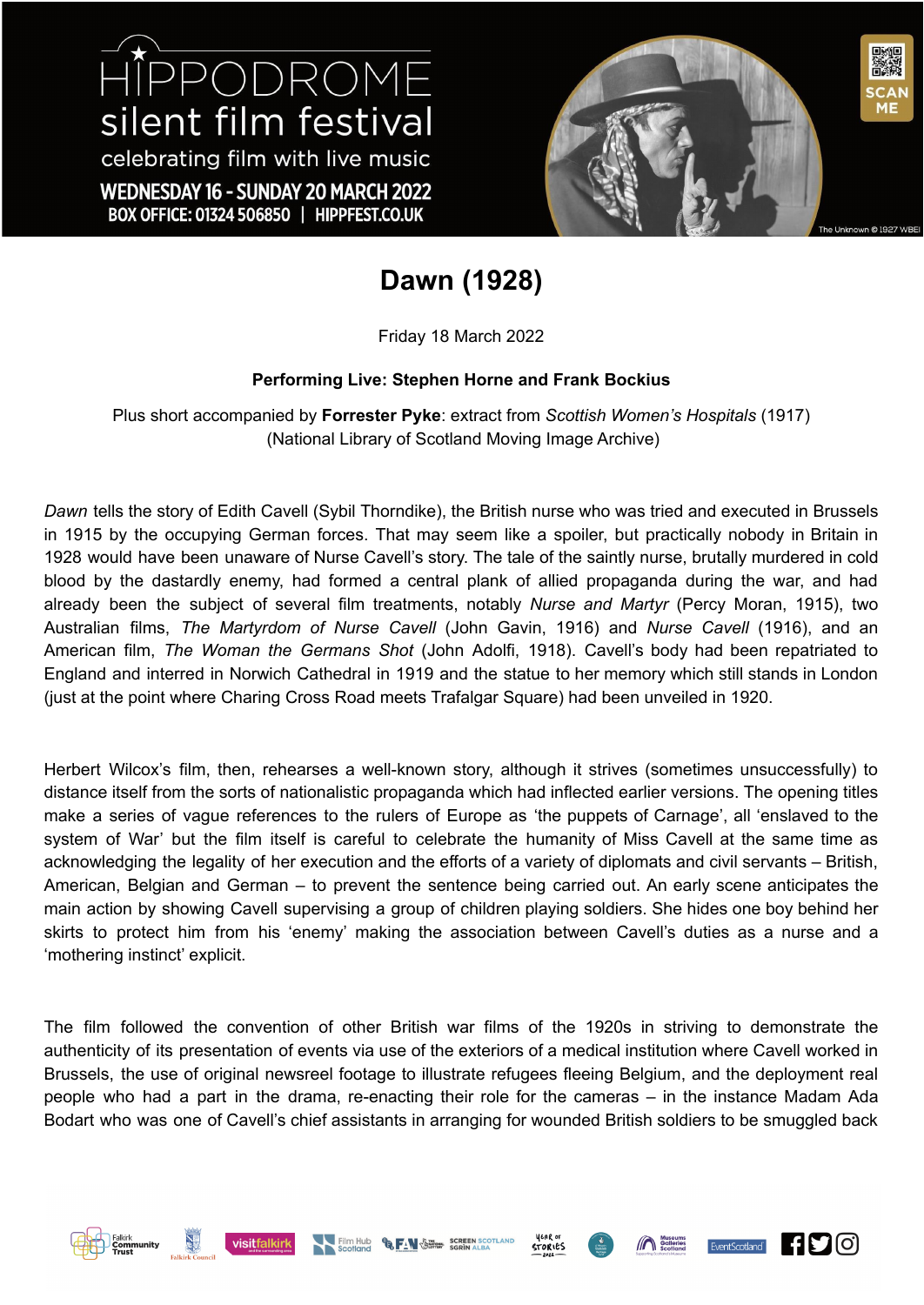HIPPODROME silent film festival celebrating film with live music WEDNESDAY 16 - SUNDAY 20 MARCH 2022 BOX OFFICE: 01324 506850 | HIPPFEST.CO.UK

to Britain. Bodart appears in the film extensively, but also made personal appearances in cinemas introducing the film and recounting her experiences.

Two prints of *Dawn* survive – one in the BFI National Archive and one in the Belgian Royal Film Archive. The Belgian print is more complete and is the one you will see today. Although it contains several scenes that are not in the British print, it also omits a significant scene from the British print, which shows a young German officer visiting Cavell's medical centre and realising that some of the wounded men she is caring for are British. He chooses not to report her. The principle difference between the two prints comes in the final execution scene. The British print is truncated at this point so that the story of the member of the firing squad who refuses to shoot Cavell is omitted. This cut appears to have been made as a result of a struggle over the licensing of the film in 1928. Responding to diplomatic pressure from Germany, the Foreign Secretary Sir Austin Chamberlain attempted to suppress the film. The British Board of Film Censors (BBFC) intended to refuse it a licence on the grounds of taste, but Herbert Wilcox got one over on them by showing the film to the London County Council before a ruling could be made, and the LCC licenced the film on condition that the offending final scenes which suggested an equality in humanity between Miss Cavell and the (fictional) German soldier be cut.

Herbert Wilcox was already an experienced film director and producer by 1928 having produced a number of feature films such as *The Wonderful Story* (Cutts, 1922) and directing successful titles such as *The Only Way* (Wilcox, 1925) starring John Martin Harvey and *Nell Gwynn* (Wilcox, 1926) starring Dorothy Gish. In the sound era his name would become inseparable from that of his wife and star Anna Neagle, who appeared in his remake of the story of *Nurse Edith Cavell* (Wilcox, 1939).

By Dr Lawrence Napper. Lawrence is a senior lecturer at King's College London who has published widely *on British and silent films including Silent Cinema: Before the Pictures Got Small (2017). Lawrence has appeared on BBC 4 television documentaries including The Cinema Show: The Forgotten Decade, and Glamour's Golden Age: Hooked on Hollywood. He also runs At the Pictures [https://atthepictures.photo.blog/](https://emea01.safelinks.protection.outlook.com/?url=https%3A%2F%2Fatthepictures.photo.blog%2F&data=01%7C01%7C%7C0fdf179d7ed54ca6cb1108d644ca7840%7C8370cf1416f34c16b83c724071654356%7C0&sdata=zKKMqXZmRgZVZOIrKlhXAk8BqMCmUfFEDNStXRDO%2Ftk%3D&reserved=0) a blog about cinema-going in the past.*